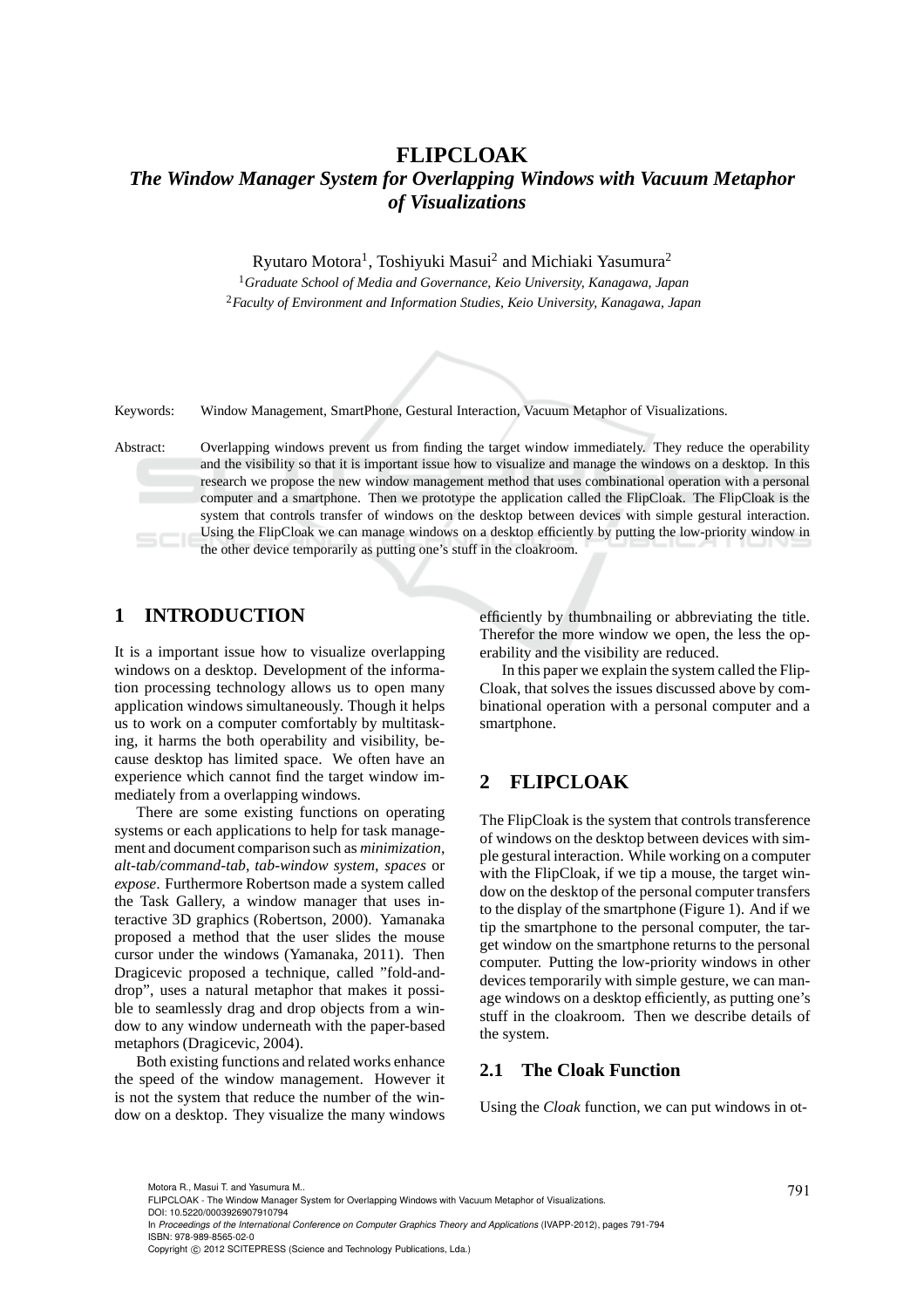

the target window on the personal computer transfers to the smartphone (above). When we tip the smartphone, the target window on the smartphone return to the personal computer (Bottom).

her devices with grouping. There are three cloaks in the smartphone (Cloak-A, B and C). We select one of them at a time we flip the mouse (Figure 2). Then we can check the windows in each group on the smartphone with tapping on the cloak button.

#### **2.2 The Whole Selection Function**

Normally when we tip the smartphone to the personal computer, only the top window return to the personal computer. However, using the *Whole Selection* function by longtapping on the each cloak button, we can bring back whole windows in the cloak to the personal computer. If we select the Cloak-A, that contains four windows, as a whole, four windows return to the personal computer when we tip the smartphone.

#### **2.3 The Devices Selection Function**

We can choose devices to which transfer from the main device with the *Device Selection* function. The FlipCloak can transfer windows not only the main personal computer to the prepared smartphone but also the main computer to the other smartphone or the smartphone to the other smartphones by registering each time.

Figure 2: The image of the *Cloak* function: We can select the cloak by clicking the button on the right (above). We can check inside of the cloak tapping the cloak button (bottom).

**Cloak-A (0/0)** Cloak-B (0/0) Cloak-C (0/0) 

### **3 IMPLEMENTATION**

In this chapter we explain about the implementation of the FlipCloak.

#### **3.1 System Architecture**

Figure 3 shows the image of the system architecture of the FlipCloak. The user needs to use the special mouse which has the Phighets Acceleration Sensor inside. The user also needs to install the FlipCloak Application both in the personal computer and the smartphone.

The FlipCloak Application for the personal computer is implemented by the Adobe Air and the Flip-Cloak Application for the smartphone is implemented by the Google android2.1. When the mouse gets particular acceleration the top window information is send to the data server and the window is killed with special animation. At a time the the data in the server has changed, it shows the target window on the smartphone.

The Display of the Personal Computer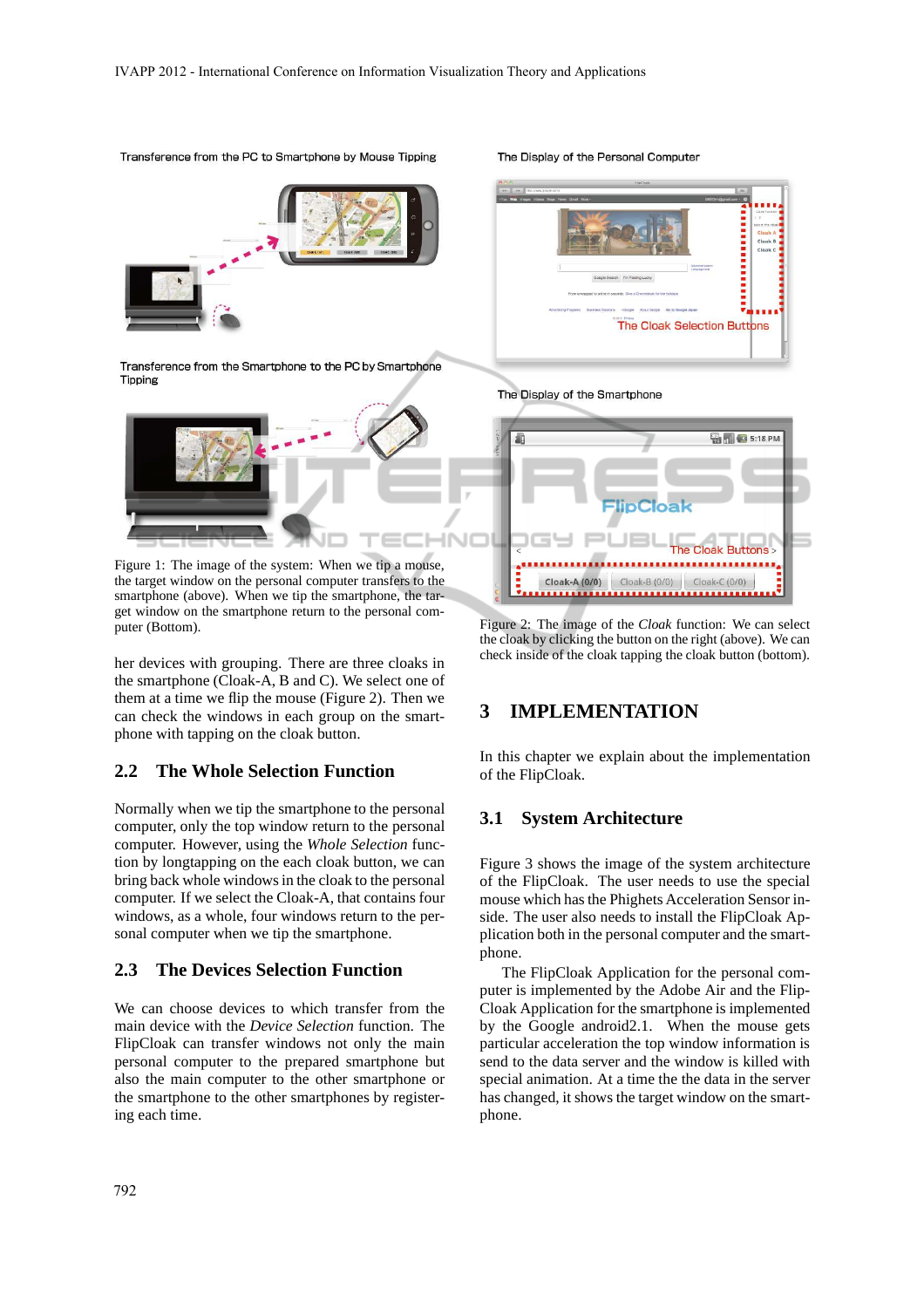

Figure 3: The image of the system architecture: The Flip-Cloak consists the PC application, the smartphone application, the data server and the mouse with acceleration sensor.

#### **3.2 Vacuum Metaphor of Visualizations**

ZМ The features of this system are simple gestural interaction and window animation at the time transfer to the other device. Figure 4 is the screenshot of the moment of the transference. The window on the desktop is killed with the animation that is like getting sucked into the smartphone. It helps users to understand the transference of the windows into the other device using vacuum metaphor.



Figure 4: The Screenshot of the moment of the transference. The window transfers to the smartphone as like vacuumed.

## **4 USE CASE**

In this chapter we show some examples of use cases of the FlipCloak.

#### **4.1 Selecting the Plan with Grouping**

We can select the information with grouping. While searching the restaurant or trip plan on the internet, we can put prospectives on the smartphone temporally with the *Cloak* function. For example at the time we search the restaurant, we can put the restaurants good for its price in the *Cloak A*, the restaurants good for its location in the *Cloak B*, and the restaurants good for its reputation in the *Cloak C* (Figure 5). It helps us comparing the plans.

## **4.2 Transfer with the Article with Different Devices**

For example if we find the remarkable articles on the web news at home, we can put the article in the smartphone only with tipping and can check it in the train. Then if you arrive the office with unread articles, we can read it on the desktop computer in the office only with tipping the smartphone with the *Device Selection* function.

## **4.3 Exchanging the Information Easily**

We can exchange the information without mailing its URL, uploading, or using QR code. We just tip smartphone each other with the *Devise Selection* function.

### **5 DISCUSSION**

The FlipCloak has been nominated the top twentyfive on the five hundred applications at the MashUp Awards 7 (http://ma7.mashupaward.jp/), one of the largest competition of mashupped web applications in Japan. We got many comments at the screening from judges and also got many feedbacks from engineers, designers and directors. They were sympathize with the necessity for the FlipCloak. Then all feedbacks are positive about the animation of the transference. However some of them gave us the feedback that not to use the spacial device which is the mouse with acceleration sensor. We completely agree with the feedback. Therefore it is our future task to implement mouse function on a smartphone.

## **6 CONCLUSIONS**

In this research we propose the new window management method that uses combinational operation with a